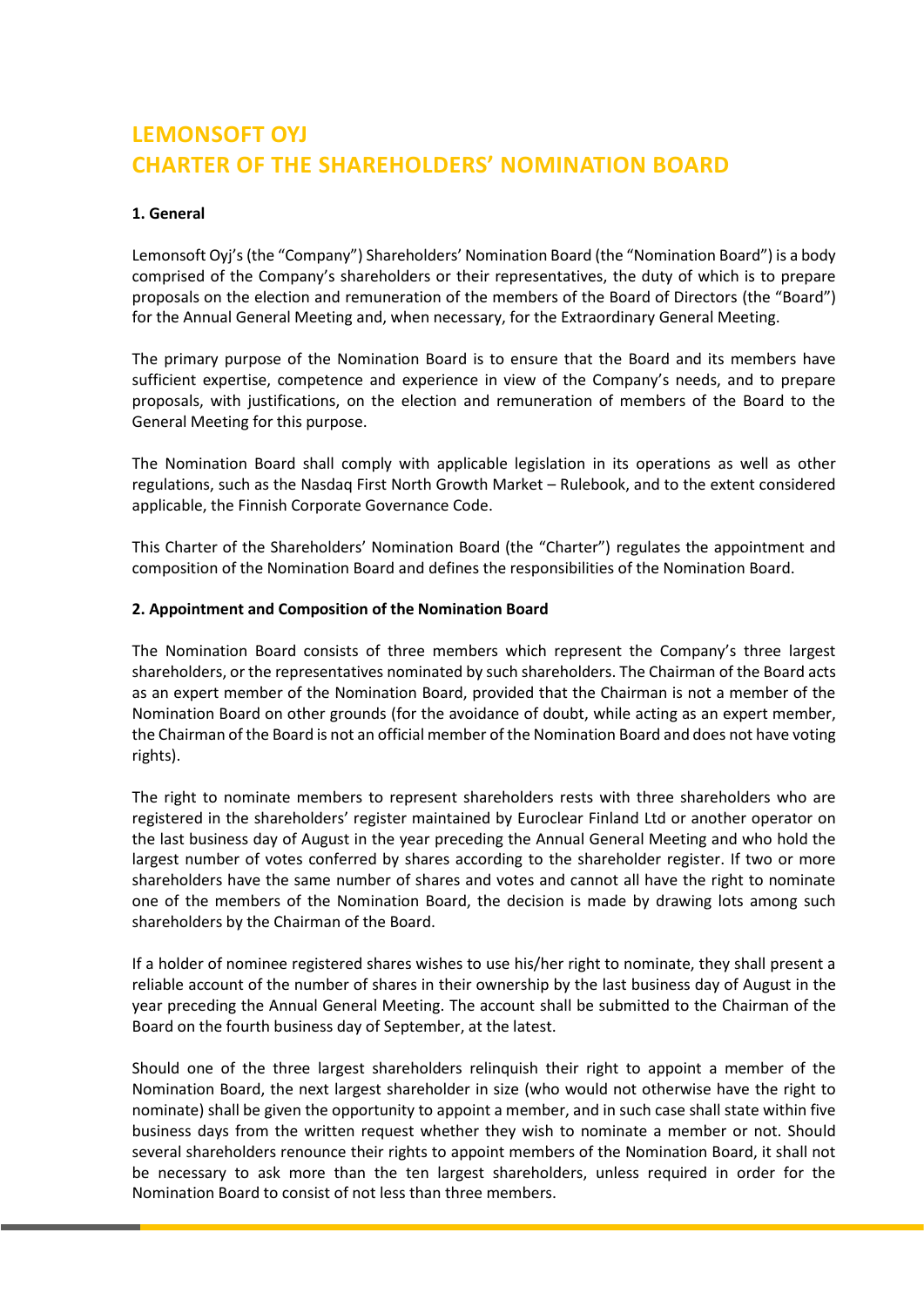The Chairman of the Board shall request the three shareholders who have the most shares on the last business day of August to nominate one member each for the Nomination Board. Each shareholder entitled to nominate a member to the Nomination Board shall endeavour to elect a person who has the qualifications and experience necessary to meet the responsibilities and duties of the Nomination Board.

# **3. Convening the Nomination Board**

The Chairman of the Board convenes the first meeting of the Nomination Board and acts as the Chairman of the Nomination Board until the Nomination Board selects a Chairman from among its members. Thereafter, the Chairman of the Nomination Board will convene the meetings.

The Company issues a release on the composition of the Nomination Board when the members have been appointed and the Chairman selected.

A member nominated by a shareholder must resign from the Nomination Board, if the shareholder transfers more than half of his/her shares that gave him/her the right to nominate members on the basis of shareholding on the last business day of August, and if the shareholder as a result is no longer one of the ten largest shareholders of the Company.

The Nomination Board may appoint a new member to replace the resigned member prematurely. If the number of the Nomination Board members is less than two during the term of office of the Nomination Board, the Nomination Board shall decide on the appointment of new members. The Nomination Board shall offer the positions to be filled in the order of the number of votes conferred by shares to those shareholders of the Company who have not nominated a member to the Nomination Board. In such case, such shareholder shall state within five business days from the written request whether they wish to nominate a member or not. The number of votes is determined by the holding information in the Company's shareholder register on the day preceding the offer to nominate.

The Nomination Board is established to serve until further notice. The term of the members of the Nomination Board shall end upon the nomination of the following Nomination Board in accordance with this Charter.

### **4. Duties of the Nomination Board**

The responsibilities of the Nomination Board shall include:

- (i) to prepare and present to the General Meeting a proposal on the remuneration of the members of the Board as well as a proposal on the remuneration of the Board committees, in accordance with the remuneration policy;
- (ii) to prepare and present to the General Meeting a proposal on the number of the members of the Board;
- (iii) to prepare and present to the General Meeting a proposal on the members of the Board; and
- (iv) to seek for prospective successors for the members of the Board.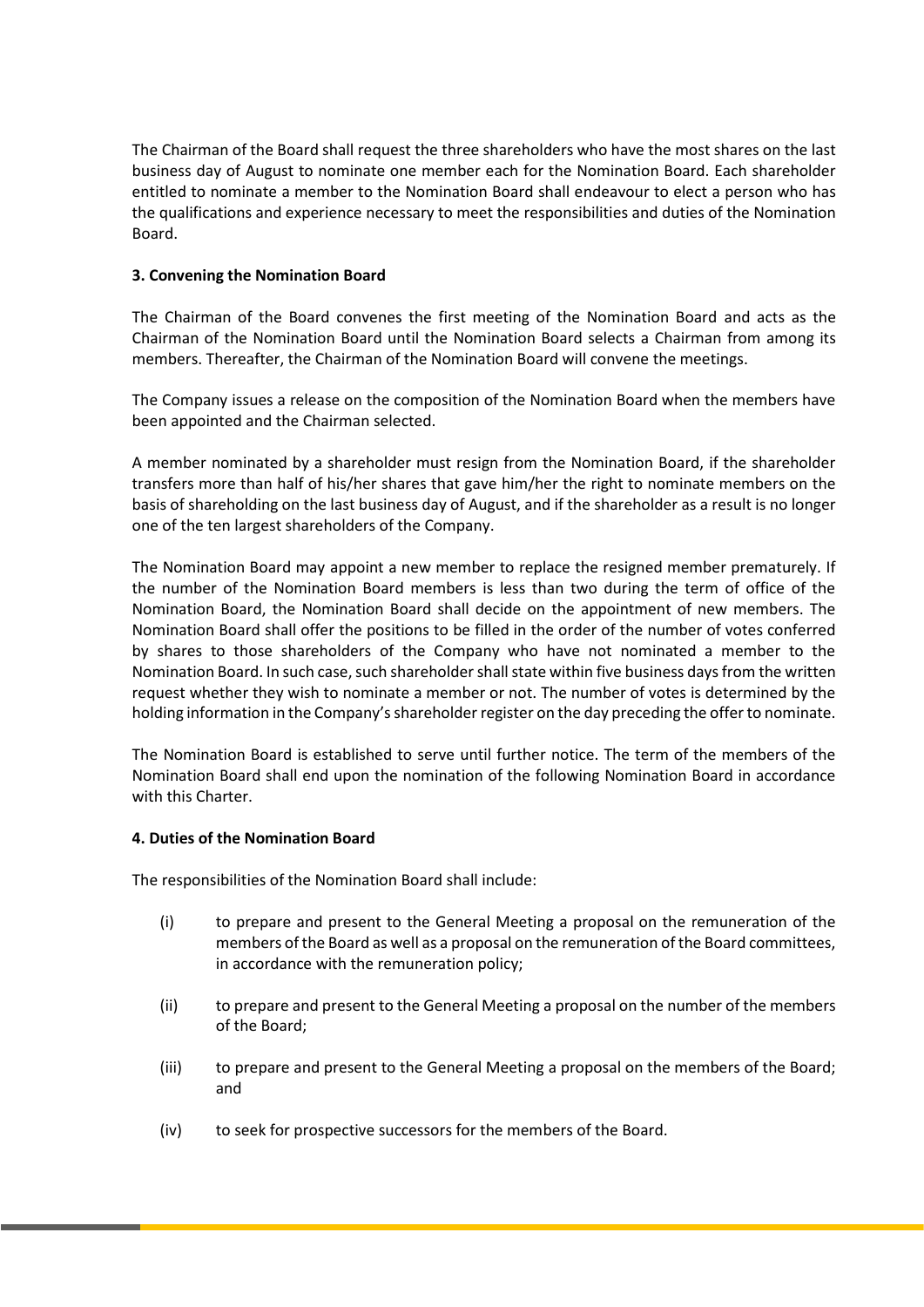# **5. Preparation of the Proposal on the Board Composition**

The Nomination Board prepares a proposal for the composition of the Board to the Company's Annual General Meeting and, if necessary, to the Extraordinary General Meeting. Each shareholder may, however, make their own proposals directly to the General Meeting, in accordance with the Finnish Companies Act.

In addition, the Nomination Board shall take into consideration the independence requirements and other requirements under applicable laws and regulations (such as the Nasdaq First North Growth Market – Rulebook, and to the extent considered applicable, the Finnish Corporate Governance Code). The assessment of each Director's independence of the Company and of significant shareholders of the Company are reported to the Nomination Board. The Nomination Board may also use external specialists in order to find and evaluate suitable candidates, within the cost framework approved by the Company beforehand.

The Board of the Company shall have sufficient expertise, knowledge of and competence in the Company's field of business. In particular, the Board shall collectively have sufficient skills and competence in:

- (i) the Company's business activities and industry;
- (ii) the management of a public company of corresponding size;
- (iii) corporate and financial administration;
- (iv) strategy work as well as mergers and acquisitions;
- (v) internal control and risk management; and
- (vi) corporate governance.

### **6. Proposals to the General Meeting**

The Nomination Board shall submit its proposal to the Board every year, by the last business day of February preceding the next Annual General Meeting. The proposals of the Nomination Board are published through a release and included in the notice of meeting. Furthermore, the Nomination Board shall present and justify their proposal and give an account of its operations to the Annual General Meeting.

Should a matter that is to be prepared by the Nomination Board come up for decision-making in an Extraordinary General Meeting, the Nomination Board shall strive to submit its proposal to the Board of the Company in sufficient time for it to be included in the notice to the General Meeting.

### **7. Decision-making in the Nomination Board Meetings**

The Nomination Board shall constitute a quorum when more than half of its members are present. No decision shall be made unless all members have been reserved the possibility to consider the matter and to participate in the meeting.

Decisions of the Nomination Board shall be unanimous. If consensus cannot be reached, members of the Nomination Board may present their own proposals to the Annual General Meeting individually or jointly with other members of the Nomination Board.